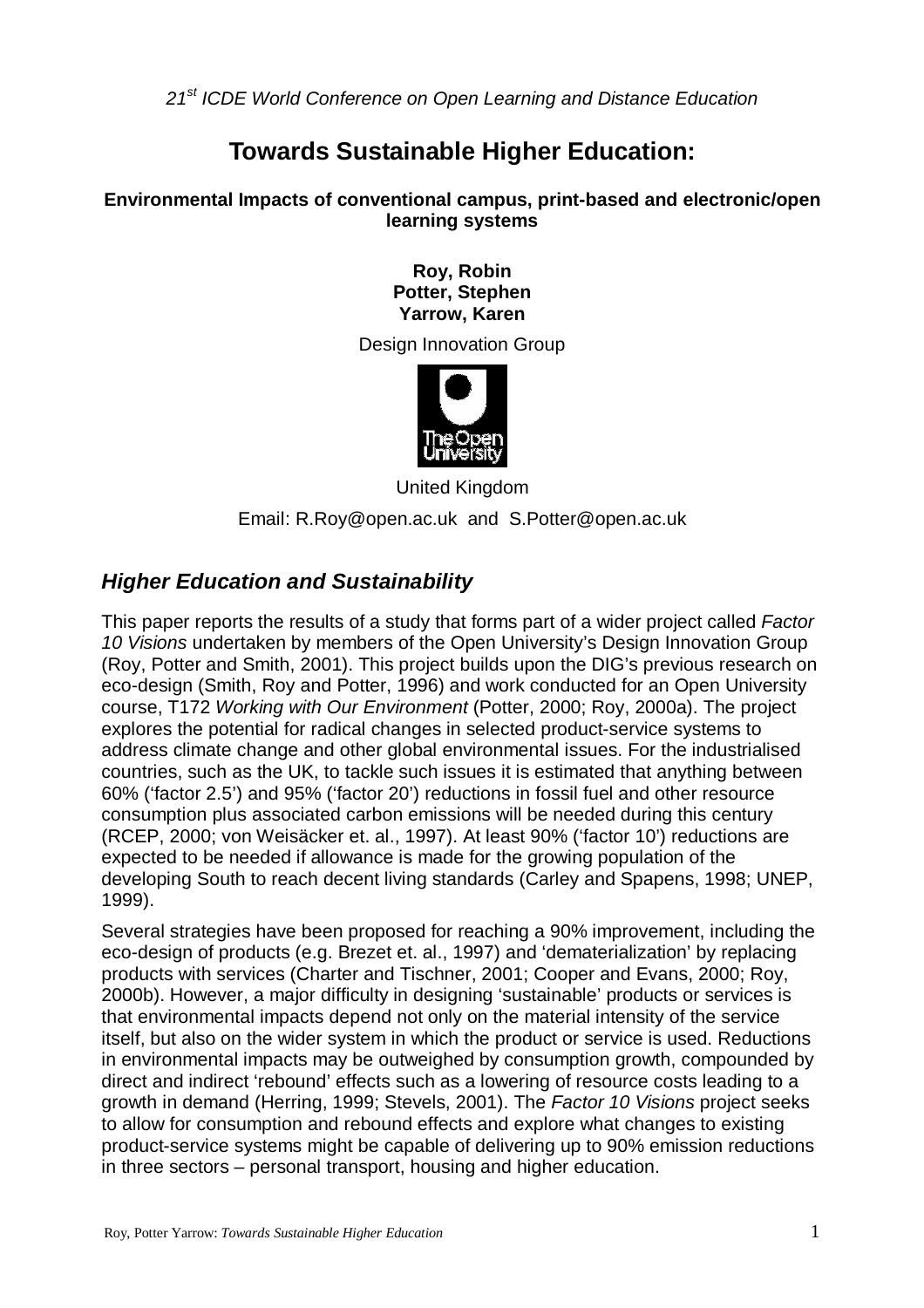A study of the environmental impacts of HE was included because this is a fast growing service sector, with the UK Government setting an expansion target of 50% participation of 18-30 year olds by 2010. Existing environmental studies on HE have focused mainly on improving environmental management at university and college campuses (e.g. Davey, 1998; Delakowitz. and Hoffmann, 2000) and on 'greening the curriculum'. In the UK, both issues were the subject of the Toyne Report (Department of the Environment, 1993) and its subsequent Review (Department of the Environment, 1996) as well as the Government's green action plan for education (Department for Education and Skills, 2003). These issues were also the main focus of Forum for the Future's 'HE21' Initiative involving twenty-five UK HE institutions (Forum for the Future, 1999) and its successor HE 'Partnership for Sustainability' scheme, started in 2000 (Parkin, 2001). The global Talloires Declaration of University Leaders for Sustainability and the European COPERNICUS Charter have similar aims. However, no previous research exists on the environmental impacts of the HE course production and delivery system, including the potential of the Internet and other e-learning methods to radically reduce energy consumption and emissions. The Factor 10 Visions HE study seeks to fill this gap by assessing the total environmental impacts of different systems for providing UK higher education. Full details of this work are in Roy, Potter and Yarrow (2002 and 2003) and are summarised in this paper. This considered the following HE delivery systems for both undergraduate and postgraduate courses:

- Campus-based full time courses;
- Campus-based part time courses;
- Mainly print-based, part-time distance learning courses;
- Partly electronically taught, part-time distance learning courses.

The latter two categories were mainly provided by the UK Open University (OU), but an electronically delivered course from a conventional university was also included.

# **Method of Investigation**

The HE study involved a detailed environmental assessment of the key components of alternative course delivery methods. Campus-based full time courses involve face-toface teaching, with students living at home or in term-time accommodation and attending lectures, etc. For most there is also travel between their main 'home' and term-time residences. Part-time students generally do not need term-time accommodation, but combine a limited time at campus with home-based study. The distance teaching system is very different. For the OU, specially developed course materials are sent to students for part-time study at home, with tutorial support by parttime tutors (Associate Lecturers). In the OU's electronically taught courses, teaching material is provided via a dedicated web site that partially replaces the physical production and distribution of course books and audio-visual materials. Likewise, a computer-mediated assessment and tuition system has largely replaced student/tutor travel to local study centres for optional face to face tutorials and the examination involved in the print-based courses. Similar arrangements exist for electronically delivered courses by other universities.

Crucial differences between the full-time campus, part time campus, part-time distance and part-time electronic delivery systems concern the need for course-related travel; the consumption of energy for residential heating, campus sites and computing; and use of paper and printed matter for course preparation and study. Data were gathered on these key areas, with a focus on energy consumption and  $CO<sub>2</sub>$  emissions, as these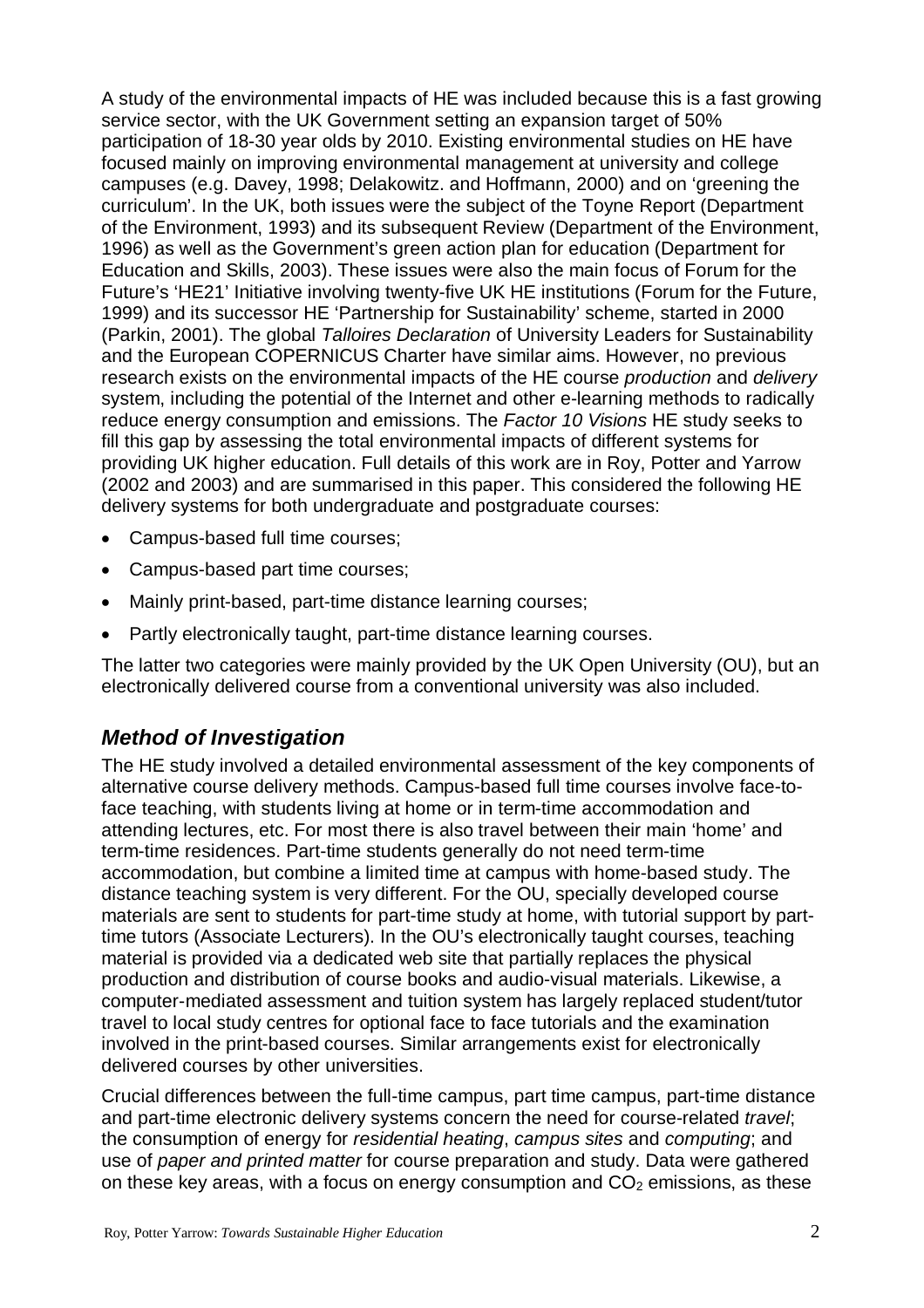provide a good proxy for major environmental impacts (Chambers et. al., 2000), including climate change. However, for some environmental issues (e.g. land take and biodiversity) other measures would be needed. Information to compare the systems came mainly from student/staff surveys of 20 UK courses involving the four HE delivery systems, together with national statistical information. 13 of the courses had an environmental focus or element. For reasons of confidentiality, apart from the OU courses, the names of the other universities are not specified.

It should be emphasised that the 'electronic' courses were not entirely electronicallydelivered teaching. For example, the largely electronically taught OU T171 You, your computer and the Net was designed for pedagogical effectiveness to use Web based materials that guide study of two set books, supported by electronic tuition, conferencing and assignment submission. Equally the 'print-based' OU undergraduate course, T172 Working with our Environment, does offer optional electronic conferencing as well as face-to-face tutorials.

#### **Staff and student questionnaires**

Structured questionnaires were developed for students, academic staff and, for the OU, the part-time tutors of the courses concerned. The student survey obtained the following information for each course:

- Purpose, distance, frequency and mode of travel connected with study of the course e.g. to attend lectures or tutorials, visit libraries, purchase books, etc.
- Energy and paper consumption associated with computing for the course (including for electronic courses, downloading and printing material from the web site).
- Paper used for photocopying, assignments, etc.; for books and other publications purchased for the course; and/or to provide OU printed course materials.
- Use of home heating in connection with study of the course.
- Behavioural changes arising from completing the course that have environmental implications (not discussed in this paper).

The campus staff and OU tutor surveys asked similar questions relating to their preparation and/or teaching of the courses plus, when required, administrative information such as the length and credit rating of the course. A total of 243 students were surveyed undertaking six undergraduate and four postgraduate full-time courses at campus universities. The three part-time courses at campus universities involved a smaller sample of 21 students.

For distance teaching, one undergraduate and two postgraduate mainly print-based OU courses were surveyed, with a total of 284 fully or partly useable student questionnaires being obtained. The survey for the partially electronically-delivered T171 was conducted in two stages (503 responses for Travel and 343 for Energy/Materials). A further 66 students returned information for two other part-electronic OU postgraduate courses and an electronic-delivered postgraduate distance learning course at another UK university.

55 and 65 Associate Lecturers responded respectively to the OU T172 and T171 tutor surveys, which was considered a good sample to represent the OU courses as a whole. Only one academic was surveyed for each of the campus courses (usually the lecturer who distributed the student questionnaires).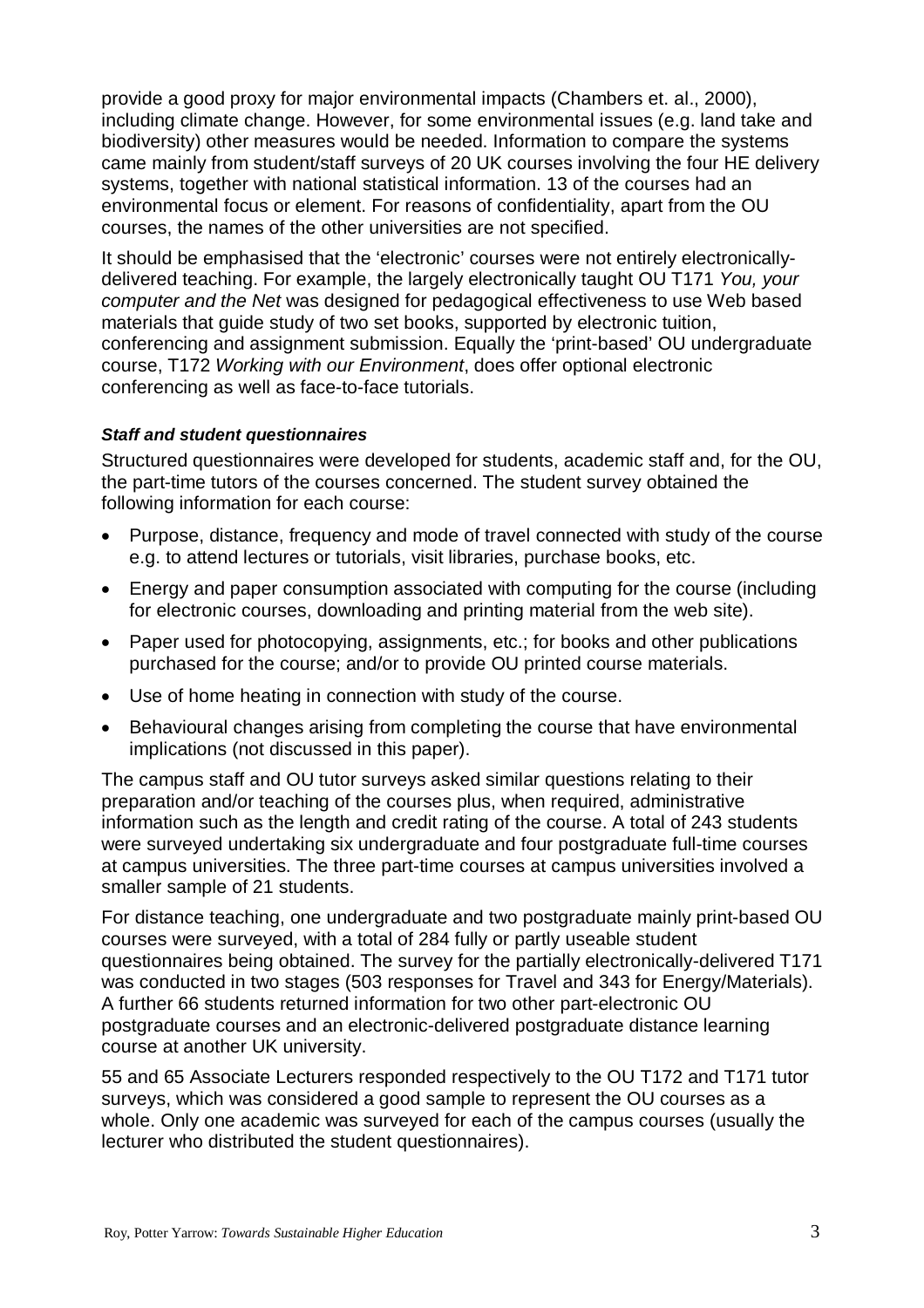# **Key results**

To enable the environmental impacts of the different courses to be directly compared, these impacts were normalised in terms of average energy consumption, and  $CO<sub>2</sub>$ emissions, per student per 10 CAT points. In the UK Credit Accumulation and Transfer (CAT) system, 1 CAT point is equivalent to 10 hours of total study, with 360 points required for an undergraduate degree and 180 points for a Masters degree.

#### **Campus-based and distance learning courses**

Perhaps the most startling result is that the distance learning courses we examined on average involved nearly 90% (87%) less energy consumption and produced 85% fewer  $CO<sub>2</sub>$  emissions per student per 10 CAT points than the full-time campus based university courses (see Table 1 and Figure 1 for the  $CO<sub>2</sub>$  data). Part-time study at campus universities cut energy and  $CO<sub>2</sub>$  emissions by 65% and 61% respectively per student per 10 CAT points compared to full-time campus study.

There are three main reasons for the cut in environmental impacts:

- 1) The elimination, inherent to distance learning, of much staff and student travel. There was also a substantial, though lesser, cut for part-time courses.
- 2) The reduction in campus site emissions per student due to economies of scale in distance learning systems.
- 3) The reduction in the residential energy for students who live in their main home while studying (which is generally true for part-time and distance students. Some campus students also live at 'home' during term, which has been allowed for in our study).

Although the purchase and use of computers and consumption of paper and printed matter differs between the various delivery systems, they account for a relatively small difference in the overall environmental impact.

|                               | Campus site | Transport | Computing | Paper/print | Residential<br>heating | <b>TOTAL</b> |
|-------------------------------|-------------|-----------|-----------|-------------|------------------------|--------------|
| UK campus full time           | 81.1        | 173.3     | 12.6      | 7.7         | 94.8                   | 369.5        |
| UK campus part time           | 43.0        | 81.0      | 10.7      | 5.7         | 5.1                    | 145.5        |
| Mainly print-based distance   | 1.8         | 29.6      | 10.1      | 15.7        | 2.1                    | 59.2         |
| Partially electronic distance | 1.7         | 11.7      | 24.0      | 7.9         | 6.6                    | 51.9         |

## **Table 1: Average CO2 emissions (kg per student per 10 CAT points)**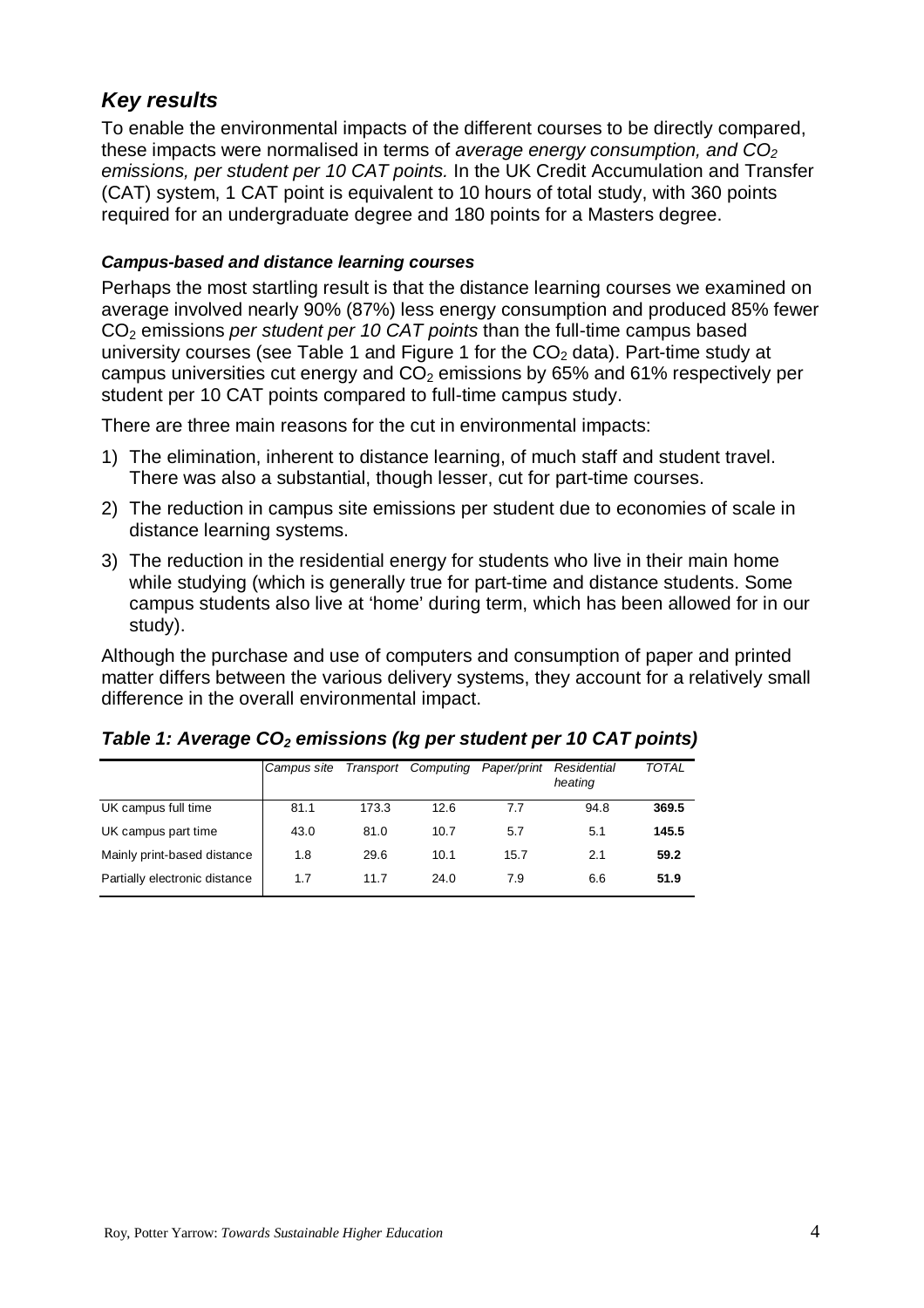**Figure 1: Average CO2 emissions for different HE provision systems (kg per student per 10 CAT points)** 



#### **Course related travel**

There are striking differences in transport emissions in the different HE delivery systems. For full-time students at conventional universities, transport for the course was split between term-time travel, when students were based near campus, and travel between their main/usual 'home' and any term-time residence. Term-time travel at all campus universities is predominantly commuting between term-time residence and campus, but also included travel between campus sites, to off-campus libraries, etc. For overseas students in particular, travel to and from 'home' could involve considerable distances, usually by air. This has implications for decisions whether to provide university accommodation which will tend to reduce students' term-time commuting distances or to encourage students to live at 'home' thus eliminating travel between home and term time residences.

For part-time campus students, travel-related emissions were cut to 47% that of fulltime students, and that of distance taught students was even less, averaging 11% of the full-time campus students. With distance students studying from home, the total amount of travel was, of course, inherently much lower than at the conventional universities. The main reasons for OU students' travel were to enquire, register and prepare for the course, to obtain books, and for the print-based courses to attend tutorials and the examination. For the postgraduate distance courses there were also some field trips and day schools. For the electronic-delivered courses, there were further cuts in travel, but with some variation between the courses surveyed (e.g. some had home-based electronic examinations while others did not).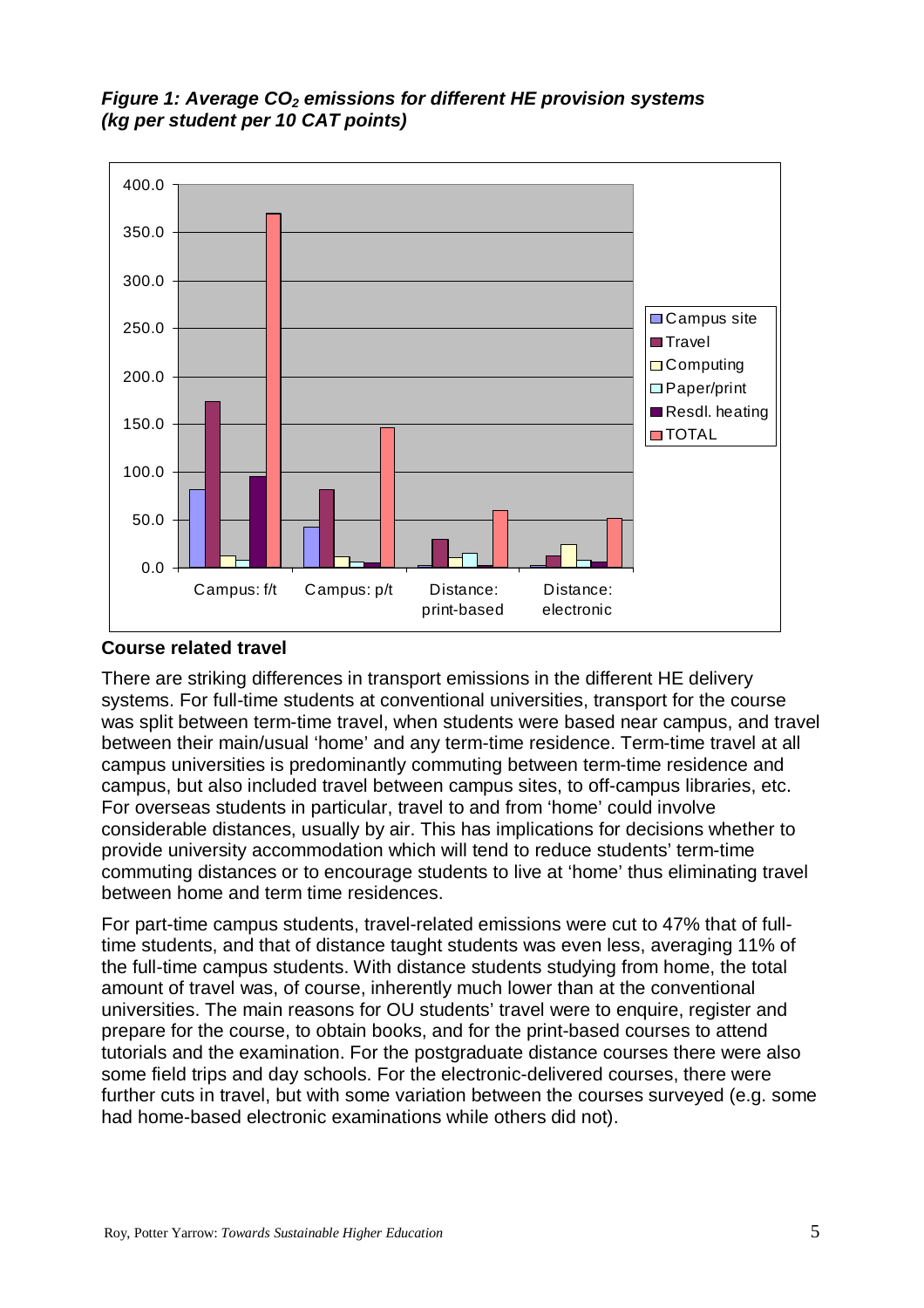### **Campus site impacts**

Official data from the UK Higher Education funding councils on student numbers, fuel costs and energy consumption were obtained for 9 of the 11 campus sites of the UK universities in the survey. Because the data on individual universities is confidential, only averages can be reported. In any case, since the focus of our study is on how the delivery of courses affects environmental impacts, it is not really concerned with factors, such as the age of buildings, that will vary between individual campuses. So it seemed appropriate to correct for such site-specific variations by using the average energy and emissions of all the surveyed campus sites.

The funding council's database provided separate information on residential and nonresidential energy consumption. For campus site impacts only the latter was used (with residential energy use incorporated into our residential energy data). An important consideration is that not all campus energy is used for teaching, so it was necessary to allocate a proportion of to research and other non-teaching activities. The best and most readily obtainable data was of the annual teaching and research funding provided by the Higher Education Funding Council for England (HEFCE) to the English universities in our survey. On average teaching accounted for about two-thirds (68%) of the total for HEFCE-funded teaching and research at these institutions.

Using the 68% factor to adjust for teaching-related uses, the energy consumed for the full-time campus courses was about 883 Megajoules per student per 10 CAT points, which produces some  $81$  kg of  $CO<sub>2</sub>$  per student per 10 CAT points. The equivalent figures for the part-time courses were about half of these, as part-time delivery spreads campus impacts over a larger number of students

For the OU this scale effect is accentuated. Because its multi-media courses are mainly developed at its central campus and then presented (with updates) to large numbers of home-based students (from T171 with some 40 000 students over its five-year life to some 1200 students over six years for an OU post-graduate course), the site impacts per OU student per 10 CAT points are very low. These impacts were estimated from the number of days spent by the course team working at the OU campus on a course's development and initial presentation. On average the impacts were 18 MJ and 2 kg CO<sub>2</sub> for both the electronically delivered and the print-based OU courses.

It is clear that campus site energy and emissions per student per 10 CAT points for the distance/open learning OU courses are enormously lower (only some 2%) than those of the full-time campus courses. This is mainly due to the economies of scale of teaching thousands of students from one central campus. A sensitivity analysis indicated that major scale economies still applied even if an OU course had only 50 students per year.

#### **Residential energy consumption**

For most full-time students an inherent part of studying at a campus university is living away from 'home' during term-time. This raises the issue of whether to include all the energy consumed per student in their term-time residences, or whether only a proportion should be counted. After detailed consideration it was concluded that, since for full-time students living away from home involves a duplication of dwellings, all energy used in term-time residences is intrinsically part of that system.

For students living in university residences official data from the UK Higher Education funding councils on fuel costs and residential energy consumption of seven of the ten UK universities in the survey were obtained and was averaged at 1245 MJ and 110 kg  $CO<sub>2</sub>$  per student per 10 CAT points. For students living in shared houses, lodgings, etc.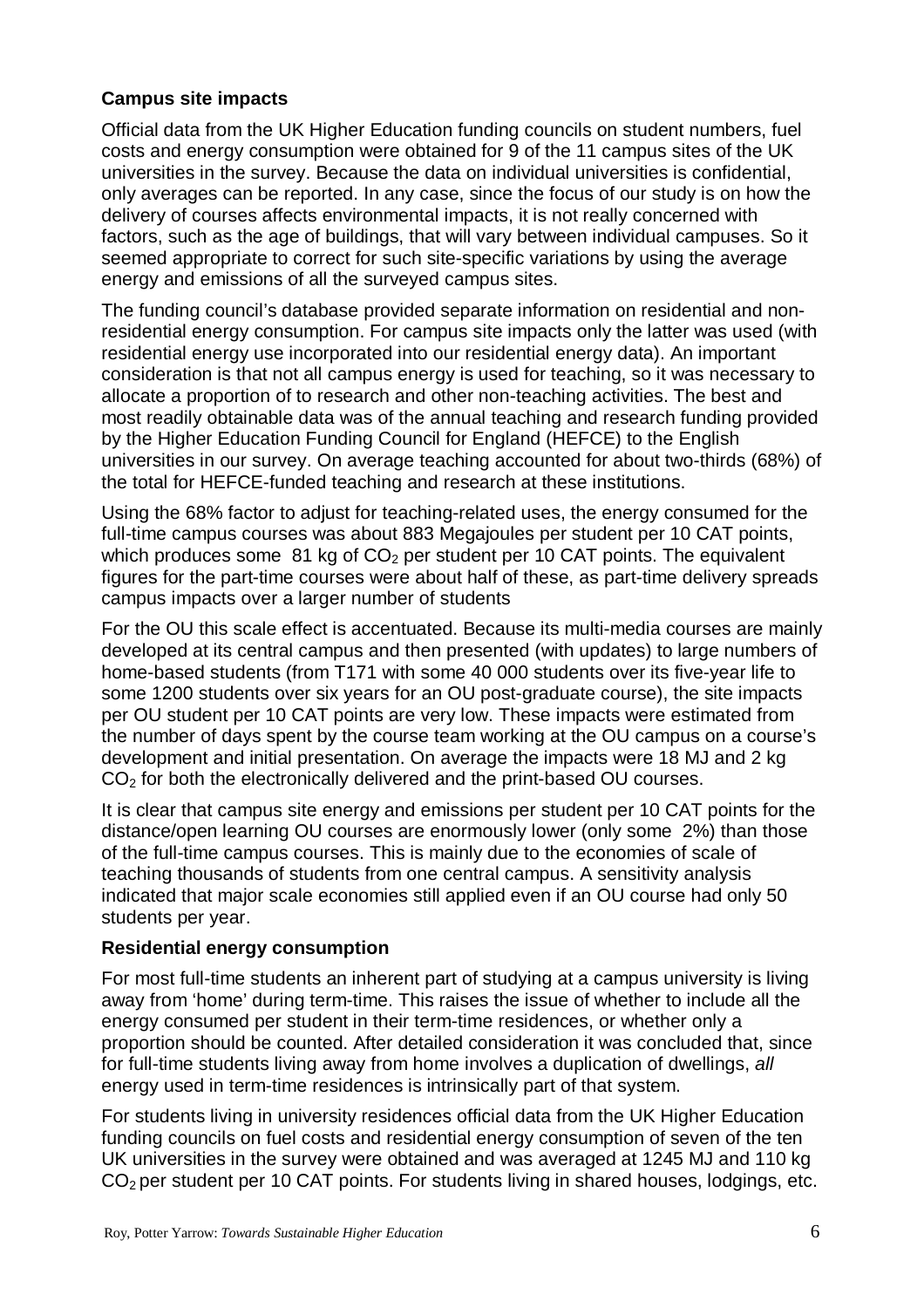it was not possible to gather direct information on energy consumption. Instead the 1996 English House Condition Survey (DETR, 2000) provided statistical information on average household energy consumption and  $CO<sub>2</sub>$  emissions which was then scaled for the higher occupancy of student households giving 1410 MJ and 102 kg  $CO<sub>2</sub>$  per student per 10 CAT points.

For OU students who study from home, and full- or part-time campus students who live at 'home' during term, no additional dwellings are involved. But additional household energy is often consumed when taking a course (e.g. for heating and lighting a study room at home). Likewise, for the campus lecturers and OU tutors, we asked for additional home heating associated with teaching the course. The survey asked for the source as well as extra hours of heating, to provide the most accurate estimate possible of energy use and  $CO<sub>2</sub>$  emissions.

One interesting rebound effect that we noted was the relatively high amount of additional heating claimed by students of the mainly electronically-taught courses. This produced an average of 4.4 kg of  $CO<sub>2</sub>$  per student per 10 CAT points, compared to 1.3 kg of  $CO<sub>2</sub>$  for the mainly print-based OU courses. We do not know for certain the reason for this difference. However, several responses to the qualitative part of the questionnaire suggest that it is probably due to students on electronically-delivered courses staying up late to connect to the Internet in order to access the course material, surf the Web, etc., and leaving their home heating on longer than normal.

## **Computing and paper and print consumption**

To estimate computing impacts we obtained data on student and staff computer use (including on-line use), plus the embodied energy of computer purchases, associated with each course. There are differences in the environmental impacts of computing between the different methods of course provision. Not surprisingly, the electronically taught and tutored courses had the highest computing impacts, at nearly twice that of full-time campus students and three times that of OU print-based courses. Indeed, for the partially electronically delivered courses, computing was the major environmental impact at about 200 MJ and 24 kg  $CO<sub>2</sub>$  per student per 10 CAT points. The unusually low computing use recorded by part-time campus students is odd and is probably due to the small sample.

For paper use we obtained figures on handouts, books, etc. used in campus courses, and the printed course materials and books involved in the distance taught courses. Students and staff were also asked to estimate their own paper consumption. The total amount was used to estimate the embodied energy and emissions involved. Print based distance teaching consumed about twice as much paper as full-time campus and partially electronically provided courses. Interestingly, campus-based part-time study used the least paper. However, these differences are relatively minor when compared to the differences in travel, campus site and residential energy impacts for the campus and distance learning systems.

## **Impacts of undergraduate campus-based and distance learning courses**

The key three factors of transport, campus site and residential energy account for most of the almost 90% difference in energy and emissions between the full-time campus based and the distance taught HE courses.

## **Electronic and print based distance learning courses**

There was relatively little difference in the emissions between the paper-based and the partially electronically taught and tutored courses. Overall the electronically taught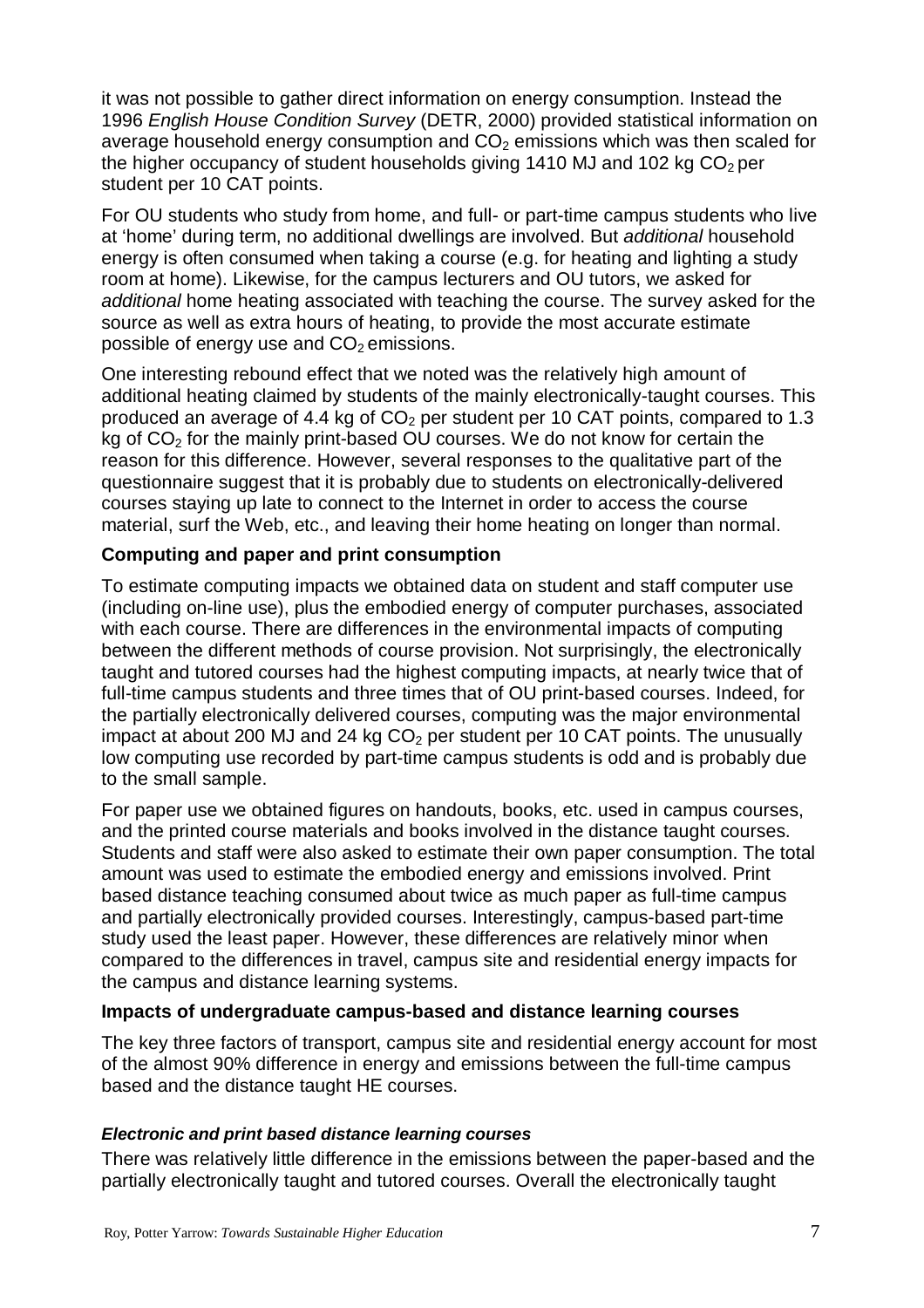distance learning courses showed a 12% reduction in CO<sub>2</sub> emissions. This modest improvement does not appear to bear out the claims made for the environmental benefits of electronically provided services, such as e-learning. Furthermore, when we originally examined only the OU undergraduate courses, we had a matched pair of otherwise comparable courses, T172 (paper-based) and T171 (part electronic). For these two, the part-electronic T171 produced 20% higher  $CO<sub>2</sub>$  emissions (Roy, Potter and Yarrow, 2002).

Once we added in the postgraduate distance courses, the results swung the other way, but the methods of delivering these courses are more mixed, with one involving only electronic tutoring – its course materials being print-based. This suggests a more complex situation, which our study has not entirely explained. However, it is clear that, at best, electronic delivery and tuition produces only a marginal environmental improvement.

Although electronic delivery cuts transport and paper use, there are counterbalancing factors. Obviously even partly electronically-delivered courses involve high usage of computers, including on-line use, and hence significant energy consumption. There is also significant embodied energy in the additional computing equipment that some students need to purchase to study such courses. We also found three examples of socalled 'rebound' effects:

- 1. The preference of many students to download and print off a high proportion of electronically provided learning materials for reasons of portability, ease of reading, note making and reference. Feedback from OU T171 students indicates that twothirds print half or more of the approximately 500 pages of Web site course materials. Printing clearly consumes paper and the associated energy and emissions involved in paper production.
- 2. Another less expected effect is the apparent wish of some OU T171 students to meet informally face to face, given the limited or no provision of formal face to face sessions, thus involving local travel. For the postgraduate courses there is no such travel evident. Possibly the students have learned to interact satisfactorily by electronic conferencing, etc.
- 3. Some OU T171 students appear to heat their homes more than normal for study purposes, probably while staying up late accessing the Internet during winter months. As noted earlier, for the postgraduate electronic courses, this effect was much lower.

In aggregate, all these factors serve to counteract much of the savings in energy and emissions from a reduced amount of printed matter and reductions in staff/student travel for the electronically-delivered distance courses compared to the mainly printbased courses.

#### **Campus-based full time and part-time courses**

Compared to campus-based full-time courses, campus-based part-time courses cut  $CO<sub>2</sub>$  emissions by over 50%. This is not as much as achieved by distance teaching, but is still very substantial. Like distance teaching, the main reductions in environmental impact are due to reduced travel, increased utilisation of the campus site and cuts in residential heating. We only surveyed a small number of part-time students in this study, and further work on the environmental impacts of this type of course delivery would be worthwhile.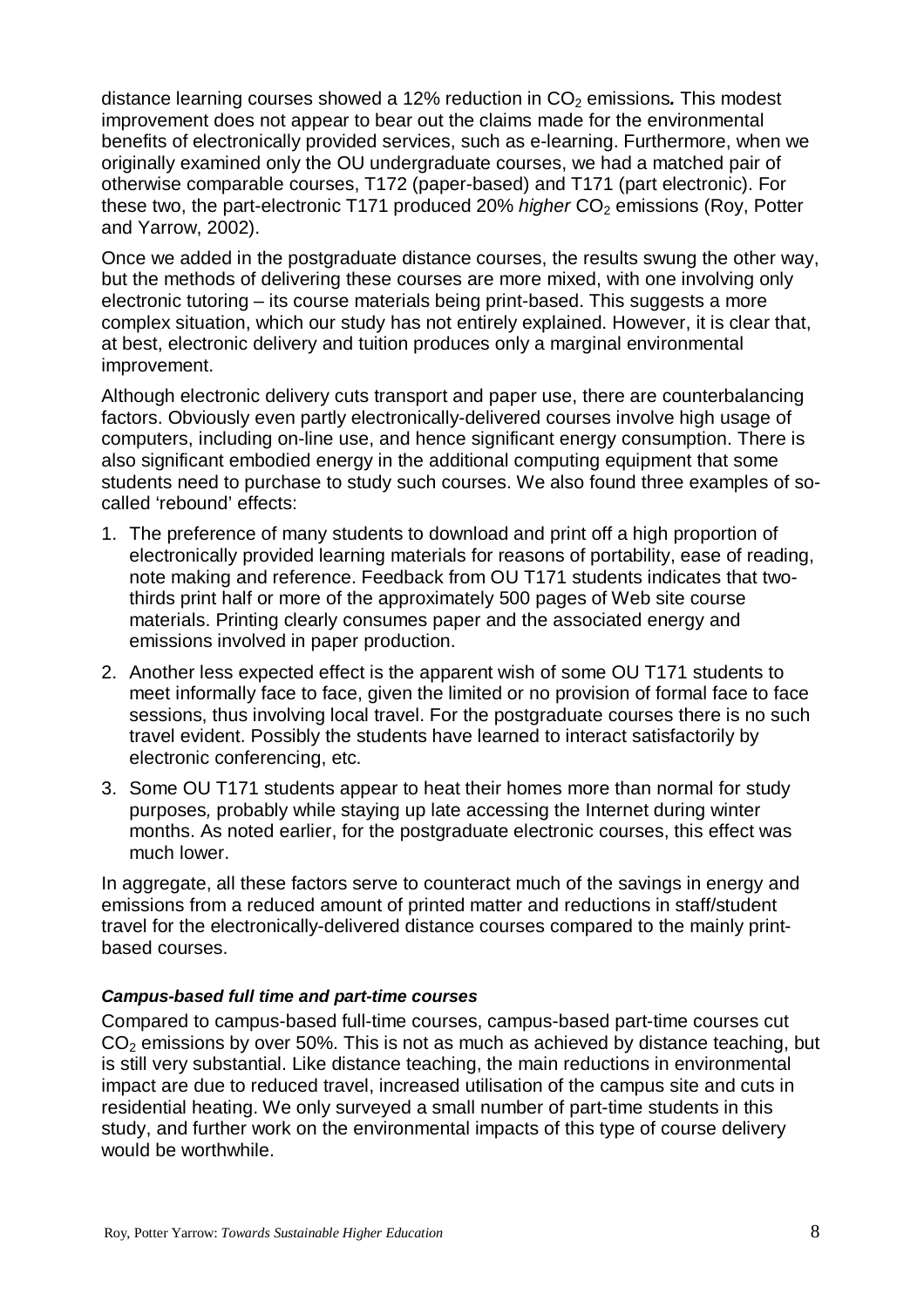# **Conclusions**

This study has focused on a largely ignored issue of higher education, namely the environmental impacts of taking a course via campus-based and distance delivery systems. One reason of course why this issue has been ignored is that it is eclipsed by other pressing questions such as the costs, educational effectiveness, social accessibility and socio-economic benefits of higher education.

This study shows that part-time study at a campus university produces about 35%-40% of the environmental impacts of full-time campus study. But the use of distance learning courses reduces the energy and emissions involved in providing higher education to only 10-15% of those from full-time campus-based systems. Our survey involved only one non-OU distance learning course and further verification from other distance teaching institutions would be useful.

## **De-materialisation through ICT?**

The introduction of electronically taught and tutored courses seem to offer only minor environmental advantages over mainly print-based distance learning courses. This result runs counter to many claims that have been made about the 'de-materialisation' effects and resultant environmental benefits of information and communications technologies (ICT). This research questions the assertion that ICT necessarily produces much environmental gain. Instead, it has identified more significant factors in reducing environmental impacts. The reduction in energy and emissions in the distance learning system is due to the elimination of much of the travel and campus/residential buildings infrastructure required for campus systems. This is because distance learning systems increase the utilisation of existing infrastructure, such as students' homes, televisions, telephones, study centres, etc. that have been obtained for other purposes. Another key factor is the economies of scale in the utilisation of campus buildings and other infrastructure when developing courses to be offered to large numbers of homebased students, whether mainly through print or electronic media. ICT will only produce environmental benefits if it helps to reduce transport needs and/or enables a service to share existing infrastructure, without incurring large 'rebound' effects.

## **Some policy issues**

This study has also raised some significant policy issues for the HE sector. For example, we have identified that air travel associated with overseas students studying in the UK is an important environmental impact. This is a widespread practice, promoted by government and HE institutions for a variety of economic and development reasons. Yet, would it be preferable on educational and social as well as on environmental grounds to educate more overseas students via development partnerships with educational institutions in a student's home country rather than bringing them to the UK to study? The UK Open University already provides distance learning to overseas students in many countries via such partnerships.

The most efficient campus consumed less than a third of the non-residential energy per student of the least efficient. But although the campus site is an area worthy of attention, on average it only accounted for about 20% of the total energy and emissions per full-time student per 10 CAT point course. The emphasis placed on the campus site in existing schemes for 'greening' HE could therefore be balanced by focusing also on other environmental issues, notably student travel and housing.

Another issue is the implications of attempts to provide HE courses presented entirely on-line via electronic media. The pedagogical issues of on-line learning are being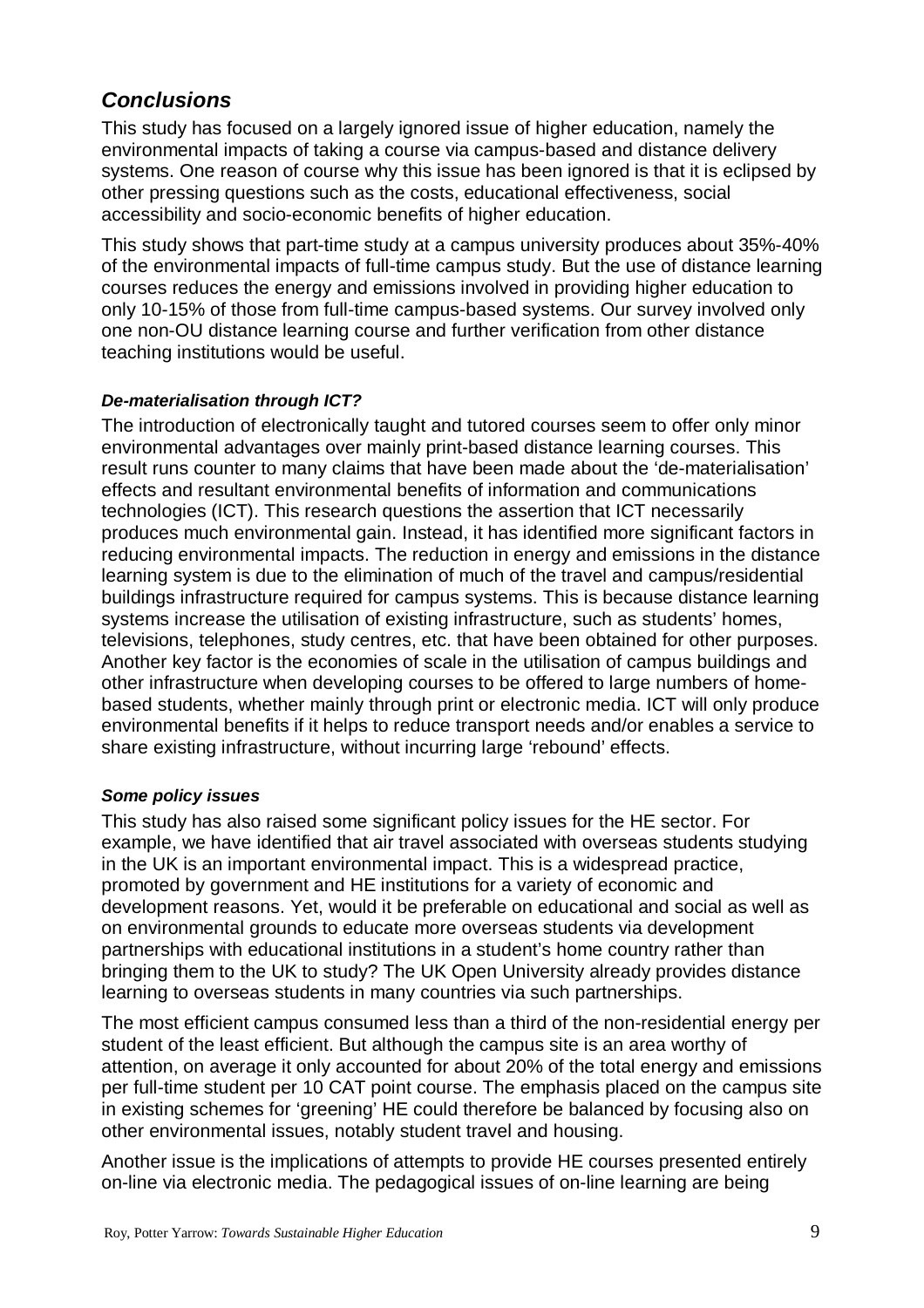debated and researched, but the environmental impacts of this have not been adequately explored. Education policy must, of course, balance pedagogical, social, economic and environmental factors in deciding the future mix of campus full and parttime, distance learning, 'mixed mode' (e.g. Internet teaching plus intensive face to face weekends) and e-learning courses.

# **Acknowledgements**

As well as the authors, Mark Smith and Horace Herring contributed towards the research for this study. We should also like to thank all the individuals and organisations that helped us undertake this large and complex project, particularly the lecturers, tutors and students surveyed from the OU and the twelve campus universities. The project was financed by the Open University, in part under the OU Research Committee's Strategic Research Initiative.

# **References**

- Brezet, H. and van Hemel, C. (eds.) (1997), Ecodesign: A Promising Approach to Sustainable Production and Consumption, Paris: United Nations Environment Programme.
- Carley, M. and Spapens, P. (1998), Sharing the World. Sustainable Living and Global Equity in the 21st Century, London: Earthscan.
- Chambers, N., Simmons, C. and Wackernagel, M. (2000), Sharing Nature's Interest. Ecological Footprints as an Indicator of Sustainability, London: Earthscan.
- Charter, M., and Tischner, U. (eds.) (2001), Sustainable Solutions. Developing products and services for the future, Sheffield: Greenleaf.
- Cooper, T. and Evans, S. (2000), Products to Services, London: Friends of the Earth Trust, June.
- Davey, A.P. (1998), 'Development of an environmental audit for the University of Surrey', Eng. D. Thesis, University of Surrey. 48-5518.
- Delakowitz, B. and Hoffmann, A. (2000), 'The Hochschule Zittau/Görlitz. Germany's first registered environmental management at an insititution of higher education', International Journal of Sustainability in Higher Education, Vol. 1 No. 1, pp. 35-47.
- Department for Education and Skills (2003) Sustainable action plan for Education and Skills, London: DfES, September. (http://www.dfes.gov.uk/sd/ accessed 24.9.03)
- Department of the Environment, (1993) Environmental Responsibility: an Agenda for Further and Higher Education. (The Toyne Report), London: HMSO, February.
- Department of the Environment, Welsh Office and Department for Education and Employment, (1996) Environmental Responsibility. A Review of the 1993 Toyne Report, London: HMSO, July.
- DETR (2000), English House Condition Survey. 1996 Energy Report, London: Department of Environment, Transport and the Regions, December.
- Forum for the Future (1999) The Higher Education 21 Project, London: Forum for the Future.
- Herring, H. (1999), 'Does energy efficiency save energy? The debate and its consequences', Applied Energy, Vol. 63, pp. 209-226.
- Parkin, S. (2001), 'University challenged', Green Futures, No. 28 (May/June), pp. 50- 51. (http://www.heps.org.uk, accessed January 2002.)